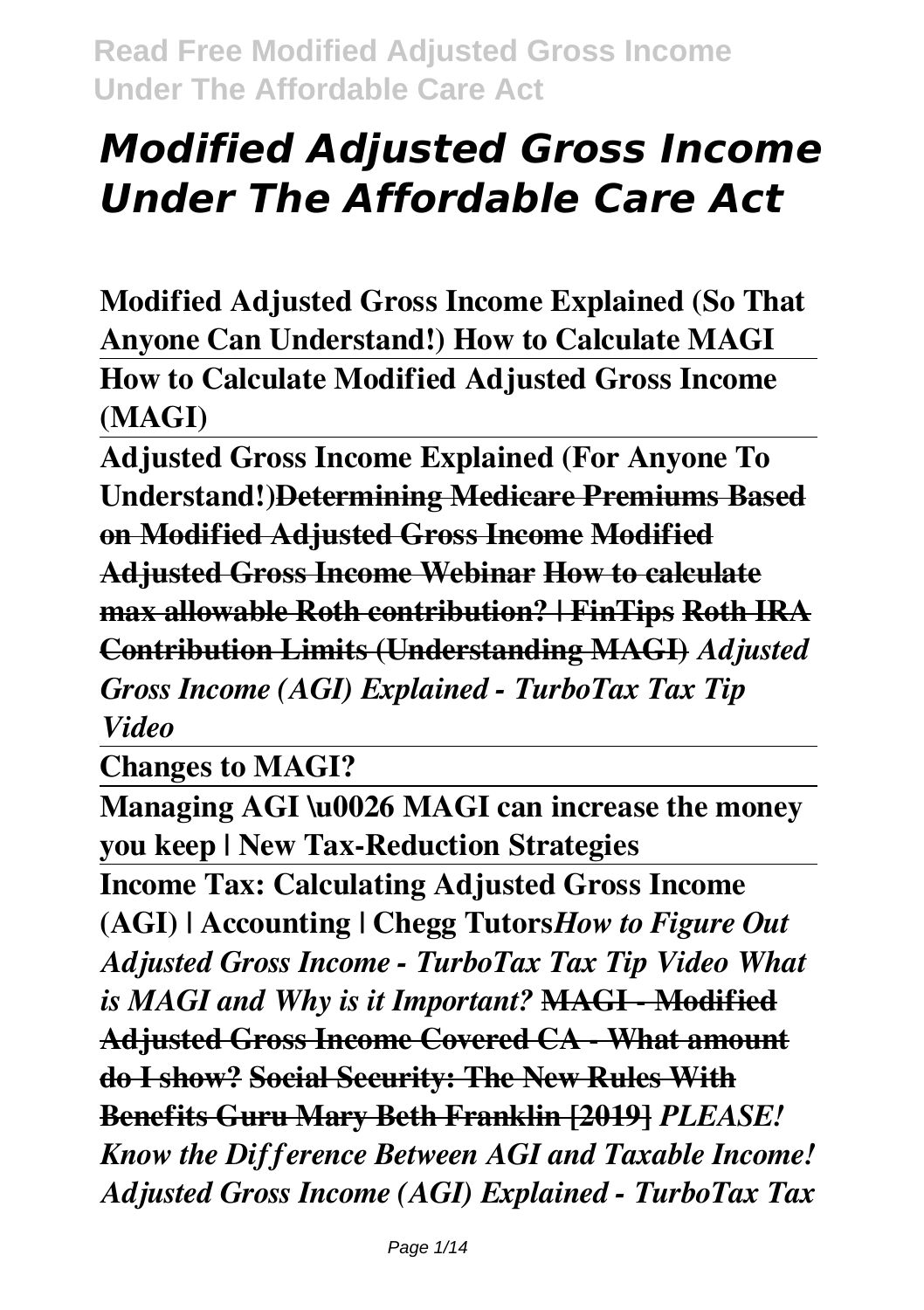*Tip Video* **What is Adjusted Gross Income Book vs. Tax Income (Accounting for Taxes) Modified Adjusted Gross Income Under MAGI can be defined as your household's adjusted gross income with any tax-exempt interest income and certain deductions added back. 5 The Internal Revenue Service (IRS) uses MAGI to establish if...**

**Modified Adjusted Gross Income (MAGI) Definition Modified Adjusted Gross Income (MAGI) The figure used to determine eligibility for premium tax credits and other savings for Marketplace health insurance plans and for Medicaid and the Children's Health Insurance Program (CHIP).**

**Modified Adjusted Gross Income (MAGI) - HealthCare.gov ...**

**Your modified adjusted gross income (MAGI) determines your eligibility for important tax benefits, including whether you can deduct contributions to an individual retirement account (IRA) or contribute directly to a Roth IRA. Eligibility for education tax benefits and certain income tax credits are also based on MAGI.**

**How to Calculate Your Modified Adjusted Gross Income Modified Adjusted Gross Income (MAGI) is Gross Income (GI) Adjusted for deductions (AGI) and then** Page 2/14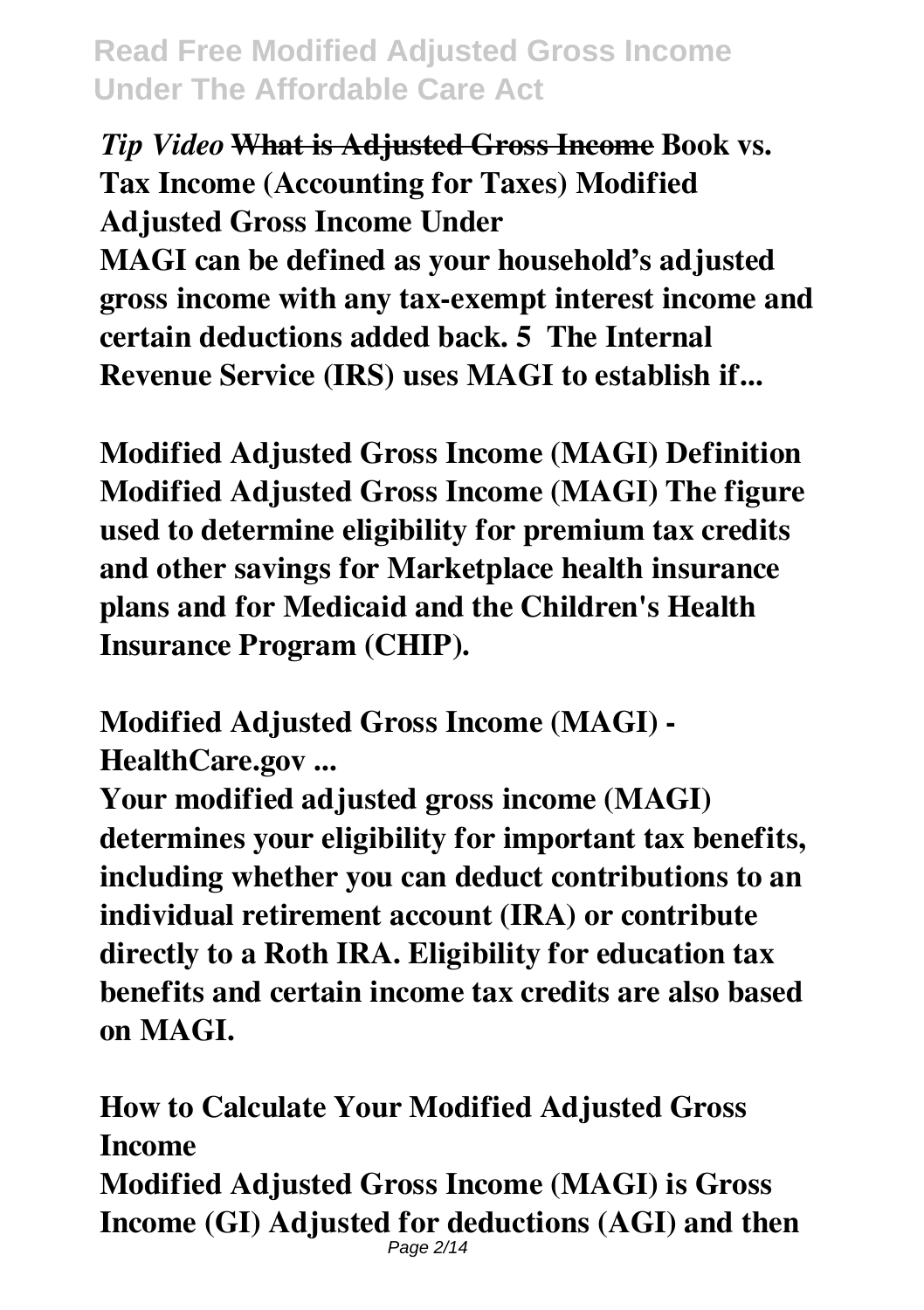**Modified by adding some deductions back in (MAGI). On this page, we cover MAGI as it applies to Medicaid and the Marketplace. The way you calculate MAGI for other tax purposes can differ slightly so see specific IRS instructions for other types.**

**Modified Adjusted Gross Income (MAGI) - Obamacare Facts Modified Adjusted Gross Income (MAGI) = 1 Medicaid eligibility is generally based on MAGI for parents and childless adults under age 65, children and pregnant women, but not for individuals eligible on the basis of being aged, blind, or disabled. 2 26 CFR 1.36B-1(e)(2) 3 42 CFR 435.603(e)**

**Modified Adjusted Gross Income under the Affordable Care Act**

**Under the Affordable Care Act, eligibility for Medicaid and subsidized health insurance through the Exchanges will be calculated using a household's Modified Adjusted Gross Income(MAGI). The Affordable Care Act definition of MAGI under the Internal Revenue Code and federal Medicaid regulations is shown below.**

**Modified Adjusted Gross Income (MAGI) – Under PPACA**

**Your AGI is your gross income minus various adjustments to income. Your gross income is your pre-**Page 3/14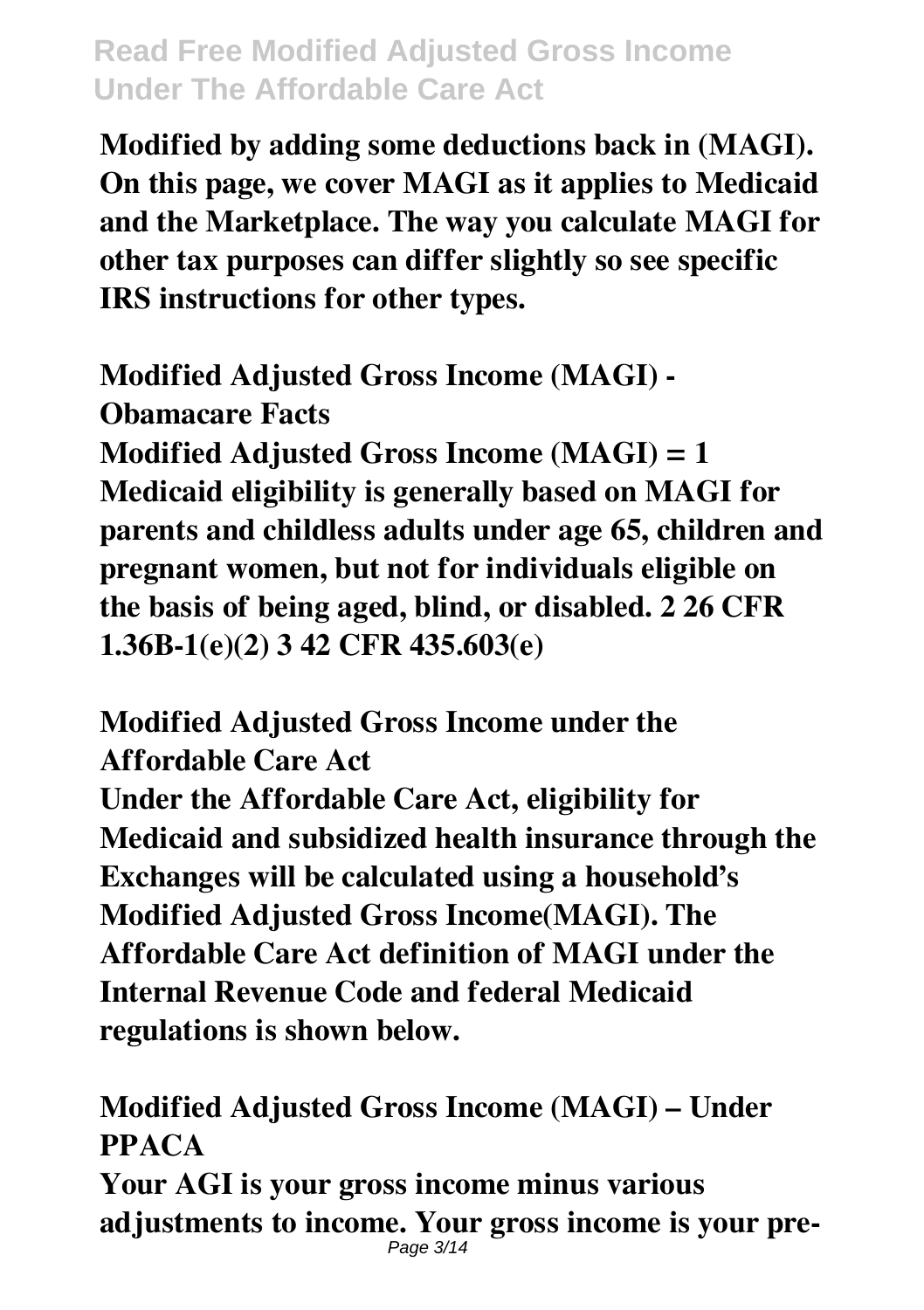**tax income. It includes all of your earnings, tips and wages, plus taxable interest, dividends, unemployment benefits and taxable retirement distributions. There are various adjustments to income that you can claim without itemizing, including the deduction for alimony payments and the tax break for educator expenses. Modified Adjusted Gross Income vs. Adjusted Gross Income**

**What Is Modified Adjusted Gross Income? - SmartAsset**

**Modified Adjusted Gross Income (MAGI) in the simplest terms is your Adjusted Gross Income (AGI) plus a few adjustments added back to the equation. The IRS uses your MAGI to determine your eligibility for certain deductions, credits and retirement plans.**

#### **What Is Modified Adjusted Gross Income? | H&R Block**

**Under the Affordable Care Act, eligibility for incomebased Medicaid [1] and subsidized health insurance through the Marketplaces is calculated using a household's Modified Adjusted Gross Income (MAGI). The Affordable Care Act definition of MAGI under the Internal Revenue Code [2] and federal Medicaid regulations [3] is shown below. For most individuals who apply for health coverage under the Affordable Care Act, MAGI is equal to Adjusted Gross Income.**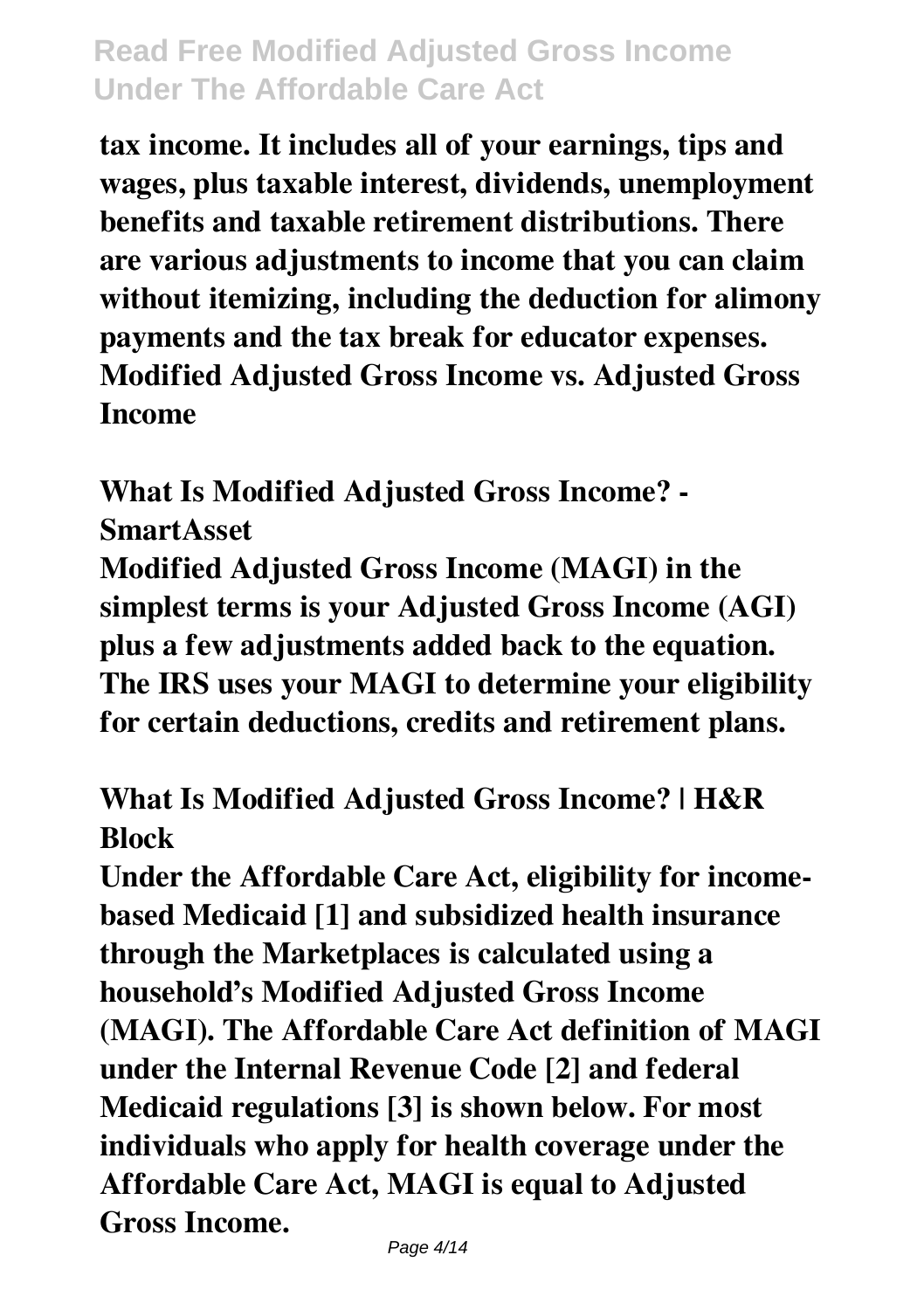# **Modified Adjusted Gross Income under the Affordable Care ...**

**Modified Adjusted Gross Income (MAGI) under the ACA Under the Affordable Care Act, eligibility for income-based Medicaid/Child Health Insurance Program (CHIP)1and subsidized health insurance through the Marketplace will be calculated using a household's Modified Adjusted Gross Income (MAGI).**

**Modified Adjusted Gross Income (MAGI) under the ACA**

**The allowance is phased out if your modified adjusted gross income (MAGI) is between \$100,000 and \$150,000. This special allowance is an exception to the general rule disallowing loses in excess of income from passive activities. Phaseout of the Allowance**

# **What is MAGI? Modified Adjusted Gross Income definition**

**Your adjusted gross income, or AGI, is an important line item on your taxes, as it affects your eligibility for certain tax benefits. The same is true of your modified adjusted gross income, or MAGI. Typically, your MAGI (modified adjusted gross income) and AGI (adjusted gross income) are close in value to one another.**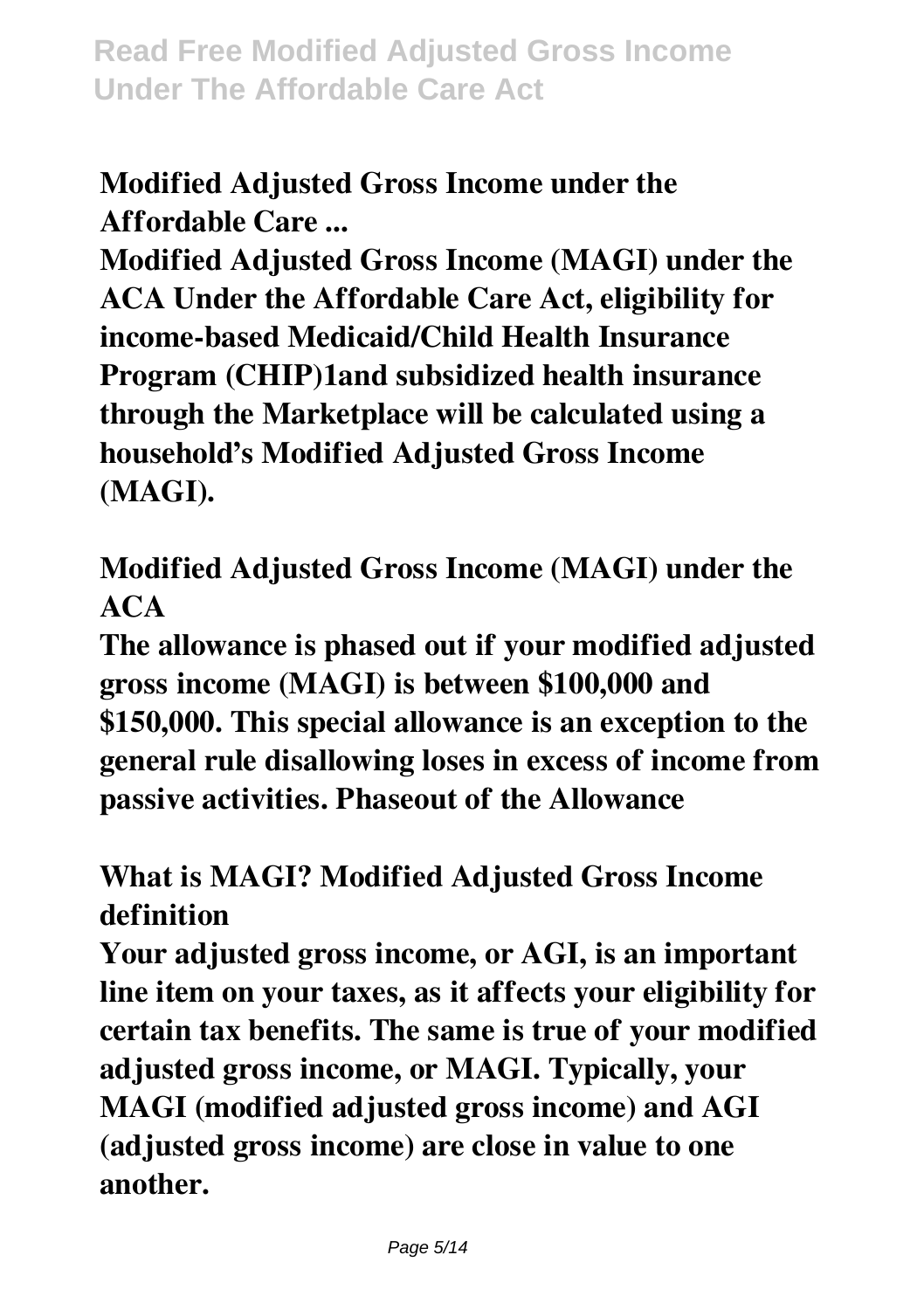#### **What Is the Difference Between AGI and MAGI on Your Taxes ...**

**Modified Adjusted Gross Income (MAGI) Modified adjusted gross income (MAGI) are important because they are used to calculate income phaseout limits that indicate what your Roth IRA, SEP IRA, SIMPLE IRA and traditional IRA maximum contribution limits are.**

**Adjusted Gross Income Vs. Modified Adjusted Gross Income**

**The income used to determine IRMAA is a form of Modified Adjusted Gross Income (MAGI), but it's specific to Medicare. The Modified Adjusted Gross Income is different from your Adjusted Gross Income, because some people have additional income sources that have to be added to their AGI in order to determine their IRMAA-specific MAGI.**

**What is the income-related monthly adjusted amount (IRMAA ...**

**The Marketplace uses an income number called modified adjusted gross income (MAGI) to determine eligibility for savings. It's not a line on your tax return. See what's included in MAGI and how to estimate it. The chart below shows common types of income and whether they count as part of MAGI.**

**What's included as income| HealthCare.gov Modified Adjusted Gross Income (MAGI) is the sum** Page 6/14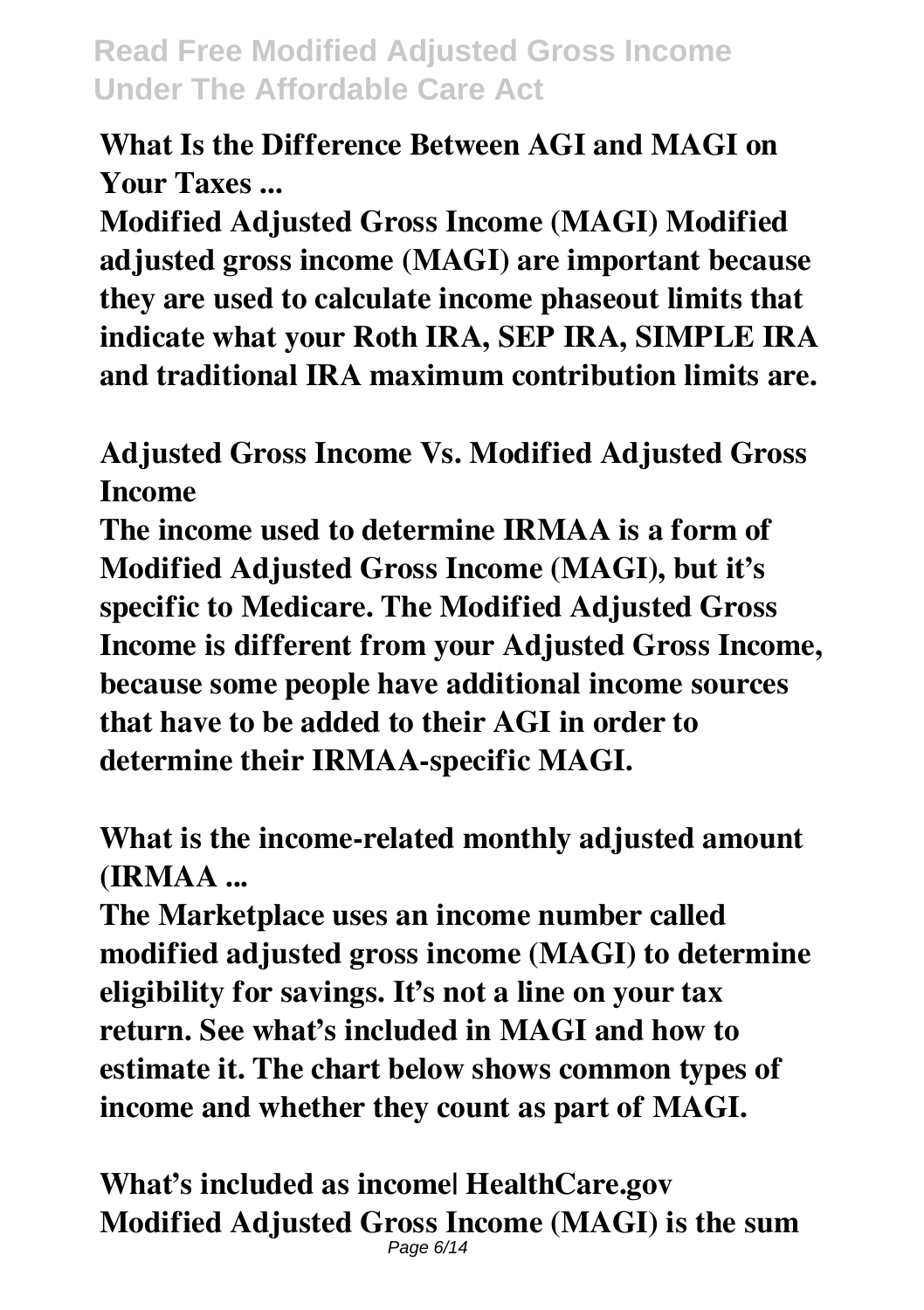**of: the beneficiary's adjusted gross income (AGI) (found on line 8b of the Internal Revenue Service (IRS) tax filing form 1040), plus**

**SSA - POMS: HI 01101.010 - Modified Adjusted Gross Income ...**

**Health Reform in Translation MAGI (Modified Adjusted Gross Income) is a meth- odology created under the Affordable Care Act (ACA) to determine financial eligibility for Medi-Cal as well as for premium tax credits and cost-sharing assistance through Covered California, the state's health insurance marketplace.**

#### **What Is MAGI?**

**Modified Adjusted Gross Income (MAGI) = 1 Medicaid eligibility is generally based on MAGI for parents and childless adults under age 65, children and pregnant women, but not for individuals eligible on the basis of being aged, blind, or disabled. 2**

**Modified Adjusted Gross Income Explained (So That Anyone Can Understand!) How to Calculate MAGI How to Calculate Modified Adjusted Gross Income (MAGI)**

**Adjusted Gross Income Explained (For Anyone To Understand!)Determining Medicare Premiums Based** Page 7/14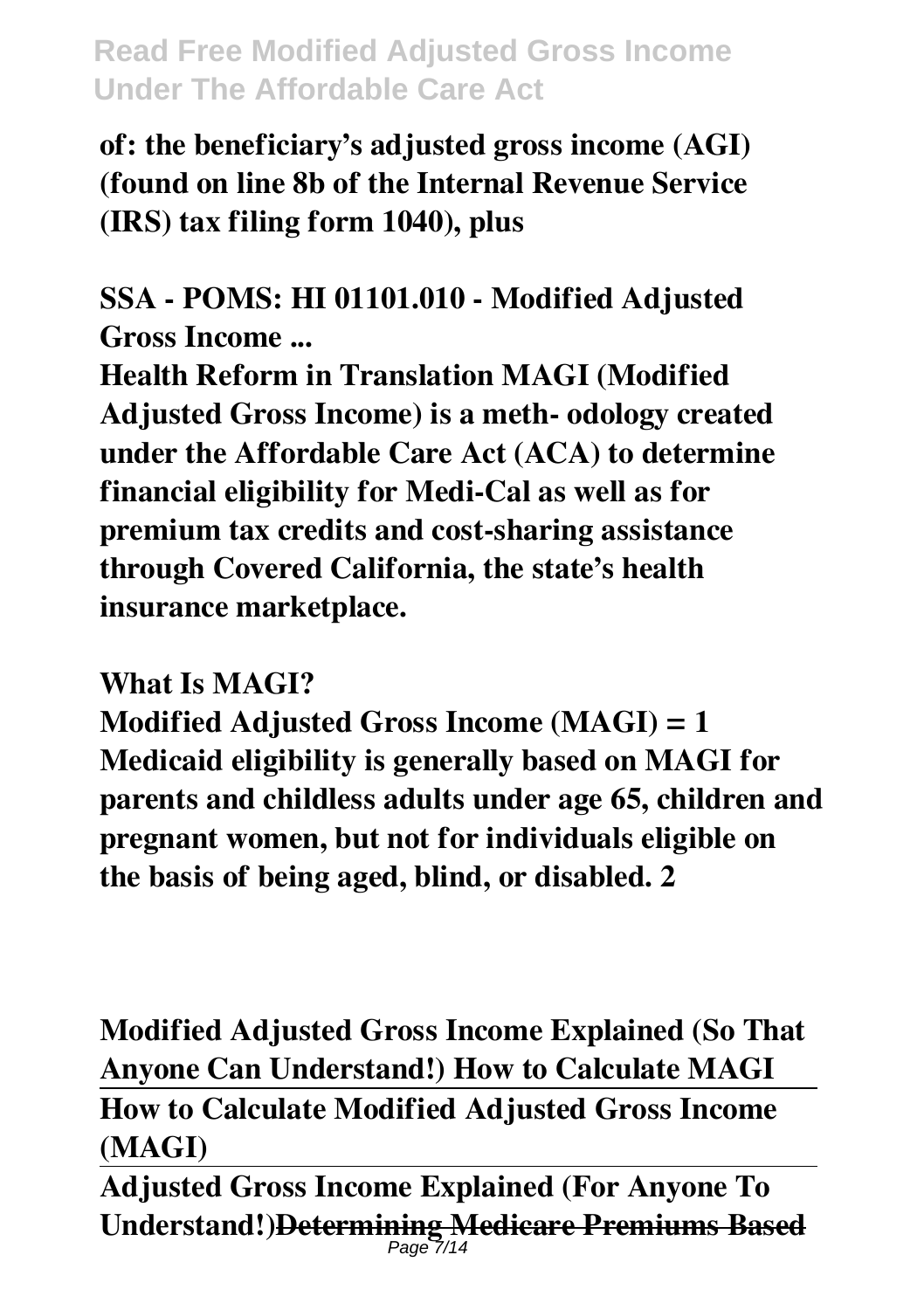**on Modified Adjusted Gross Income Modified Adjusted Gross Income Webinar How to calculate max allowable Roth contribution? | FinTips Roth IRA Contribution Limits (Understanding MAGI)** *Adjusted Gross Income (AGI) Explained - TurboTax Tax Tip Video*

**Changes to MAGI?**

**Managing AGI \u0026 MAGI can increase the money you keep | New Tax-Reduction Strategies Income Tax: Calculating Adjusted Gross Income (AGI) | Accounting | Chegg Tutors***How to Figure Out Adjusted Gross Income - TurboTax Tax Tip Video What is MAGI and Why is it Important?* **MAGI - Modified Adjusted Gross Income Covered CA - What amount do I show? Social Security: The New Rules With Benefits Guru Mary Beth Franklin [2019]** *PLEASE! Know the Difference Between AGI and Taxable Income! Adjusted Gross Income (AGI) Explained - TurboTax Tax Tip Video* **What is Adjusted Gross Income Book vs. Tax Income (Accounting for Taxes) Modified Adjusted Gross Income Under MAGI can be defined as your household's adjusted**

**gross income with any tax-exempt interest income and certain deductions added back. 5 The Internal Revenue Service (IRS) uses MAGI to establish if...**

**Modified Adjusted Gross Income (MAGI) Definition Modified Adjusted Gross Income (MAGI) The figure used to determine eligibility for premium tax credits** Page 8/14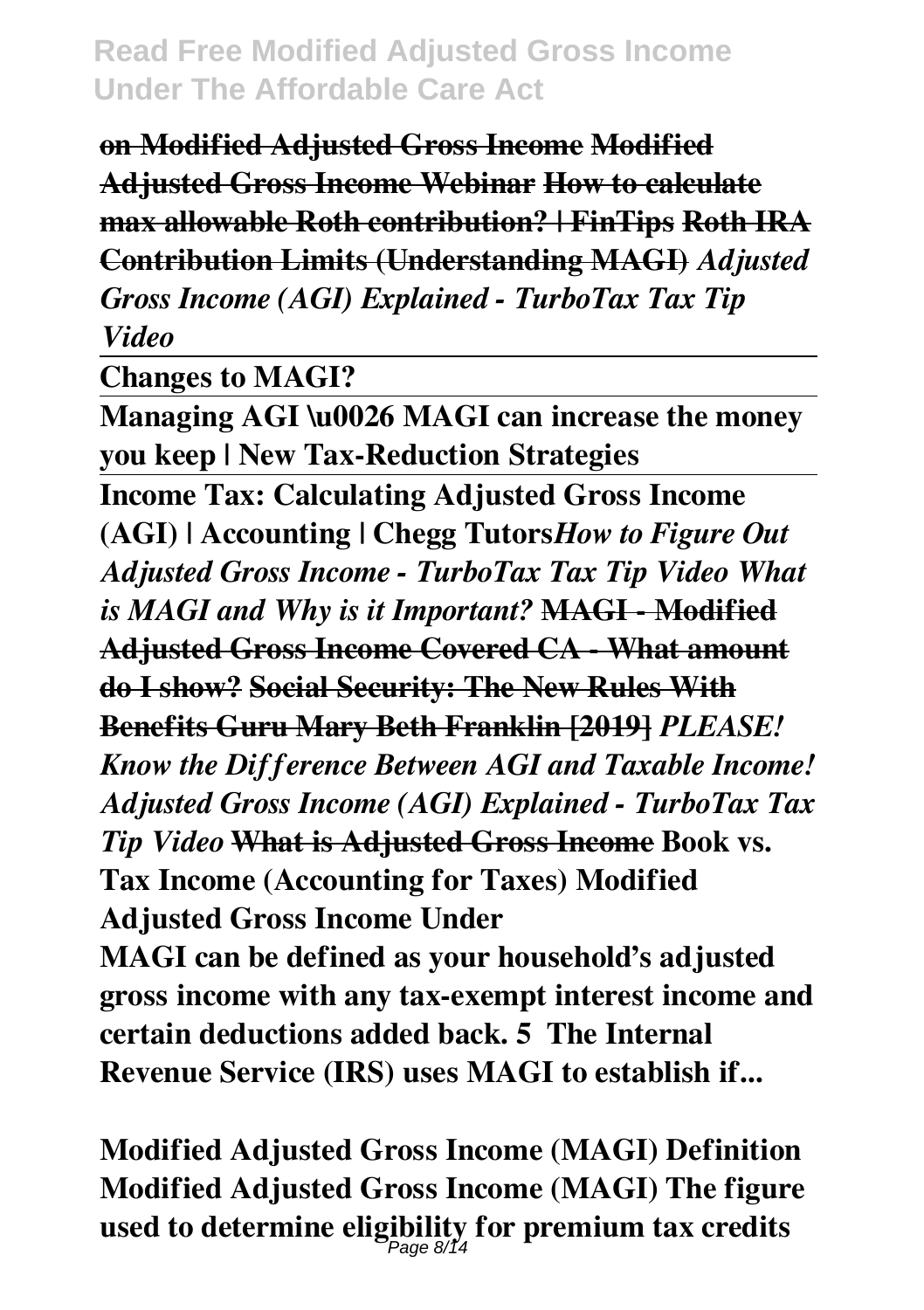**and other savings for Marketplace health insurance plans and for Medicaid and the Children's Health Insurance Program (CHIP).**

**Modified Adjusted Gross Income (MAGI) - HealthCare.gov ...**

**Your modified adjusted gross income (MAGI) determines your eligibility for important tax benefits, including whether you can deduct contributions to an individual retirement account (IRA) or contribute directly to a Roth IRA. Eligibility for education tax benefits and certain income tax credits are also based on MAGI.**

**How to Calculate Your Modified Adjusted Gross Income**

**Modified Adjusted Gross Income (MAGI) is Gross Income (GI) Adjusted for deductions (AGI) and then Modified by adding some deductions back in (MAGI). On this page, we cover MAGI as it applies to Medicaid and the Marketplace. The way you calculate MAGI for other tax purposes can differ slightly so see specific IRS instructions for other types.**

**Modified Adjusted Gross Income (MAGI) - Obamacare Facts Modified Adjusted Gross Income (MAGI) = 1 Medicaid eligibility is generally based on MAGI for parents and childless adults under age 65, children and** Page 9/14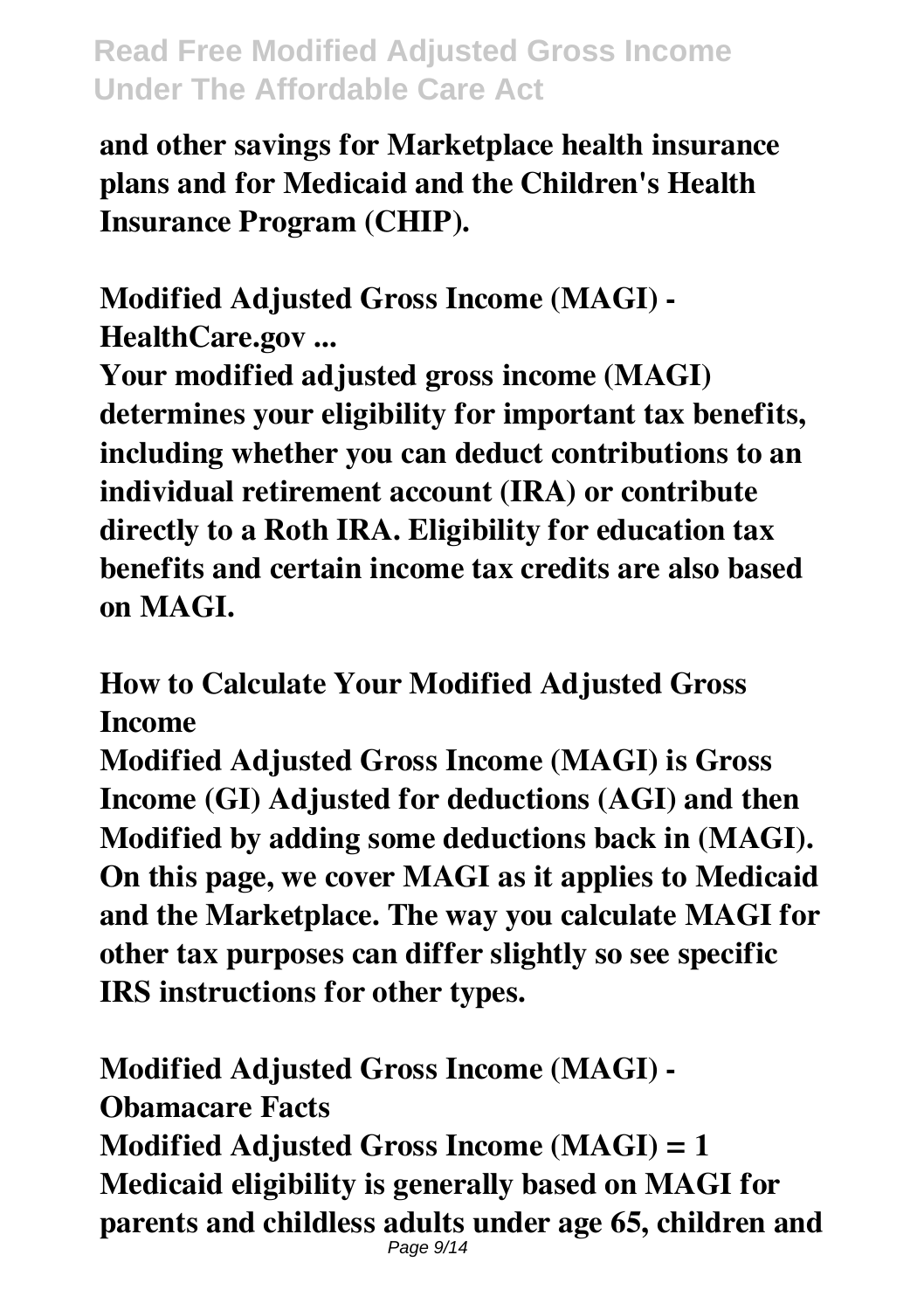**pregnant women, but not for individuals eligible on the basis of being aged, blind, or disabled. 2 26 CFR 1.36B-1(e)(2) 3 42 CFR 435.603(e)**

**Modified Adjusted Gross Income under the Affordable Care Act Under the Affordable Care Act, eligibility for Medicaid and subsidized health insurance through the Exchanges will be calculated using a household's Modified Adjusted Gross Income(MAGI). The Affordable Care Act definition of MAGI under the Internal Revenue Code and federal Medicaid regulations is shown below.**

**Modified Adjusted Gross Income (MAGI) – Under PPACA**

**Your AGI is your gross income minus various adjustments to income. Your gross income is your pretax income. It includes all of your earnings, tips and wages, plus taxable interest, dividends, unemployment benefits and taxable retirement distributions. There are various adjustments to income that you can claim without itemizing, including the deduction for alimony payments and the tax break for educator expenses. Modified Adjusted Gross Income vs. Adjusted Gross Income**

**What Is Modified Adjusted Gross Income? - SmartAsset**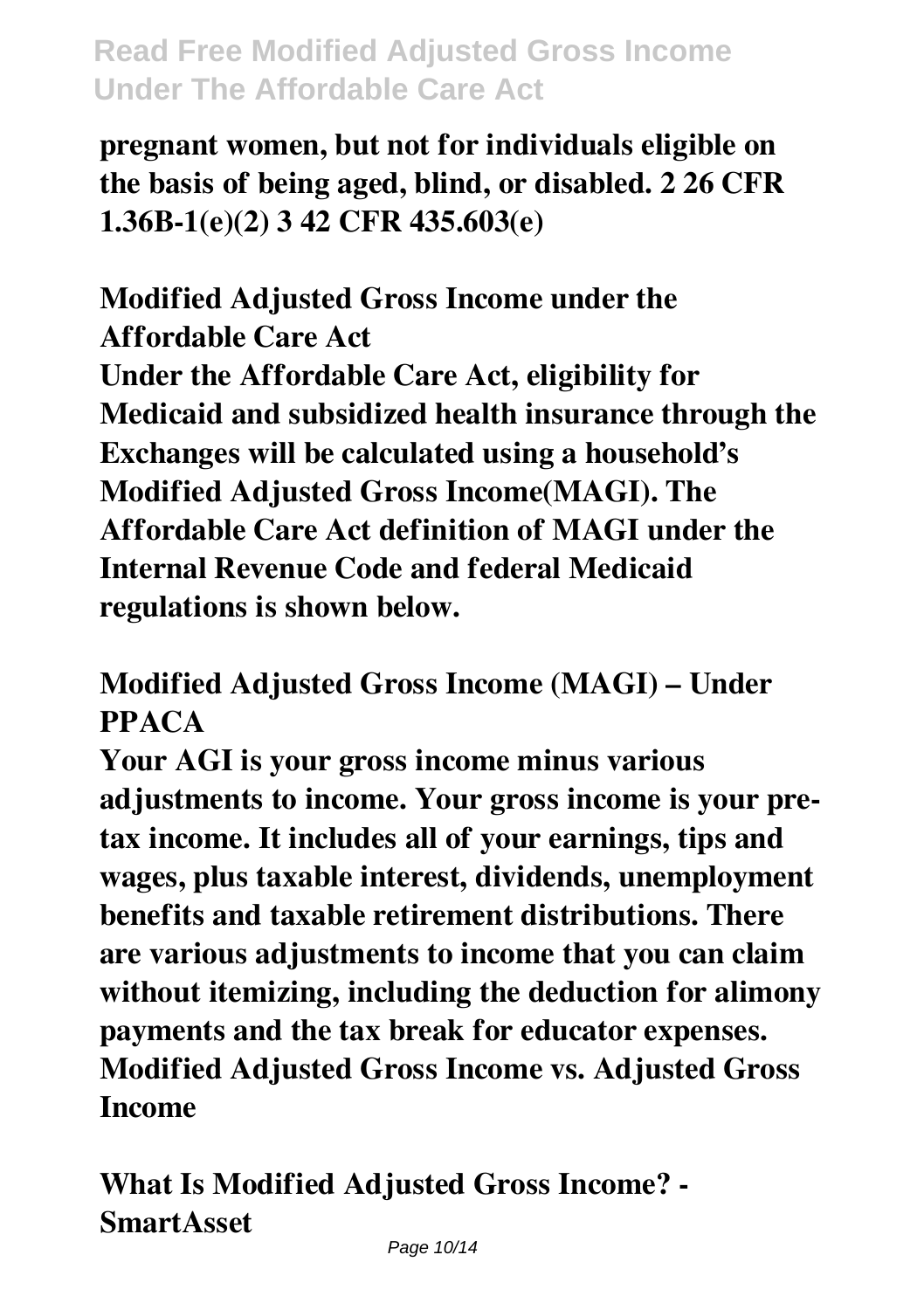**Modified Adjusted Gross Income (MAGI) in the simplest terms is your Adjusted Gross Income (AGI) plus a few adjustments added back to the equation. The IRS uses your MAGI to determine your eligibility for certain deductions, credits and retirement plans.**

**What Is Modified Adjusted Gross Income? | H&R Block**

**Under the Affordable Care Act, eligibility for incomebased Medicaid [1] and subsidized health insurance through the Marketplaces is calculated using a household's Modified Adjusted Gross Income (MAGI). The Affordable Care Act definition of MAGI under the Internal Revenue Code [2] and federal Medicaid regulations [3] is shown below. For most individuals who apply for health coverage under the Affordable Care Act, MAGI is equal to Adjusted Gross Income.**

**Modified Adjusted Gross Income under the Affordable Care ...**

**Modified Adjusted Gross Income (MAGI) under the ACA Under the Affordable Care Act, eligibility for income-based Medicaid/Child Health Insurance Program (CHIP)1and subsidized health insurance through the Marketplace will be calculated using a household's Modified Adjusted Gross Income (MAGI).**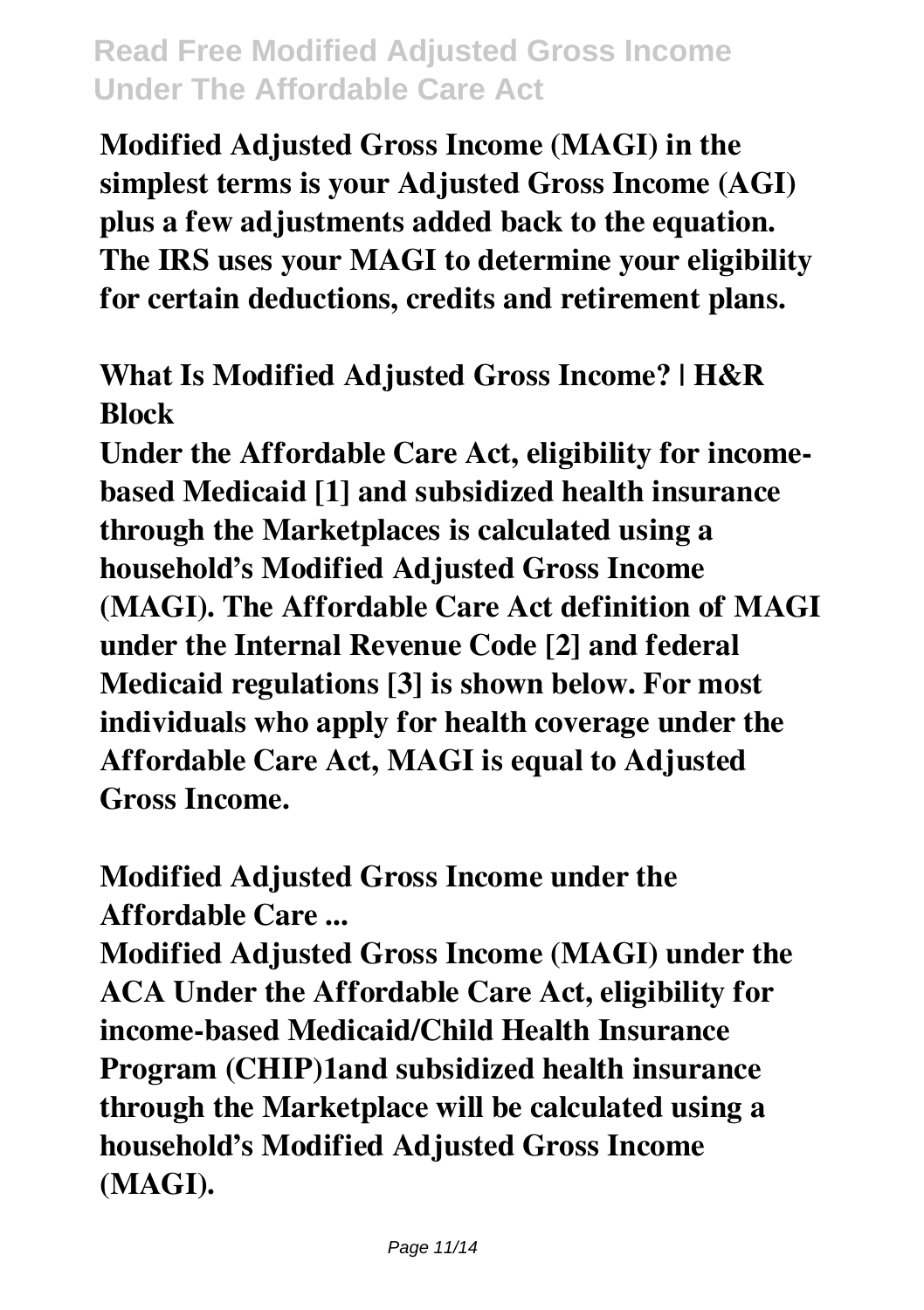# **Modified Adjusted Gross Income (MAGI) under the ACA**

**The allowance is phased out if your modified adjusted gross income (MAGI) is between \$100,000 and \$150,000. This special allowance is an exception to the general rule disallowing loses in excess of income from passive activities. Phaseout of the Allowance**

# **What is MAGI? Modified Adjusted Gross Income definition**

**Your adjusted gross income, or AGI, is an important line item on your taxes, as it affects your eligibility for certain tax benefits. The same is true of your modified adjusted gross income, or MAGI. Typically, your MAGI (modified adjusted gross income) and AGI (adjusted gross income) are close in value to one another.**

# **What Is the Difference Between AGI and MAGI on Your Taxes ...**

**Modified Adjusted Gross Income (MAGI) Modified adjusted gross income (MAGI) are important because they are used to calculate income phaseout limits that indicate what your Roth IRA, SEP IRA, SIMPLE IRA and traditional IRA maximum contribution limits are.**

**Adjusted Gross Income Vs. Modified Adjusted Gross Income**

**The income used to determine IRMAA is a form of** Page 12/14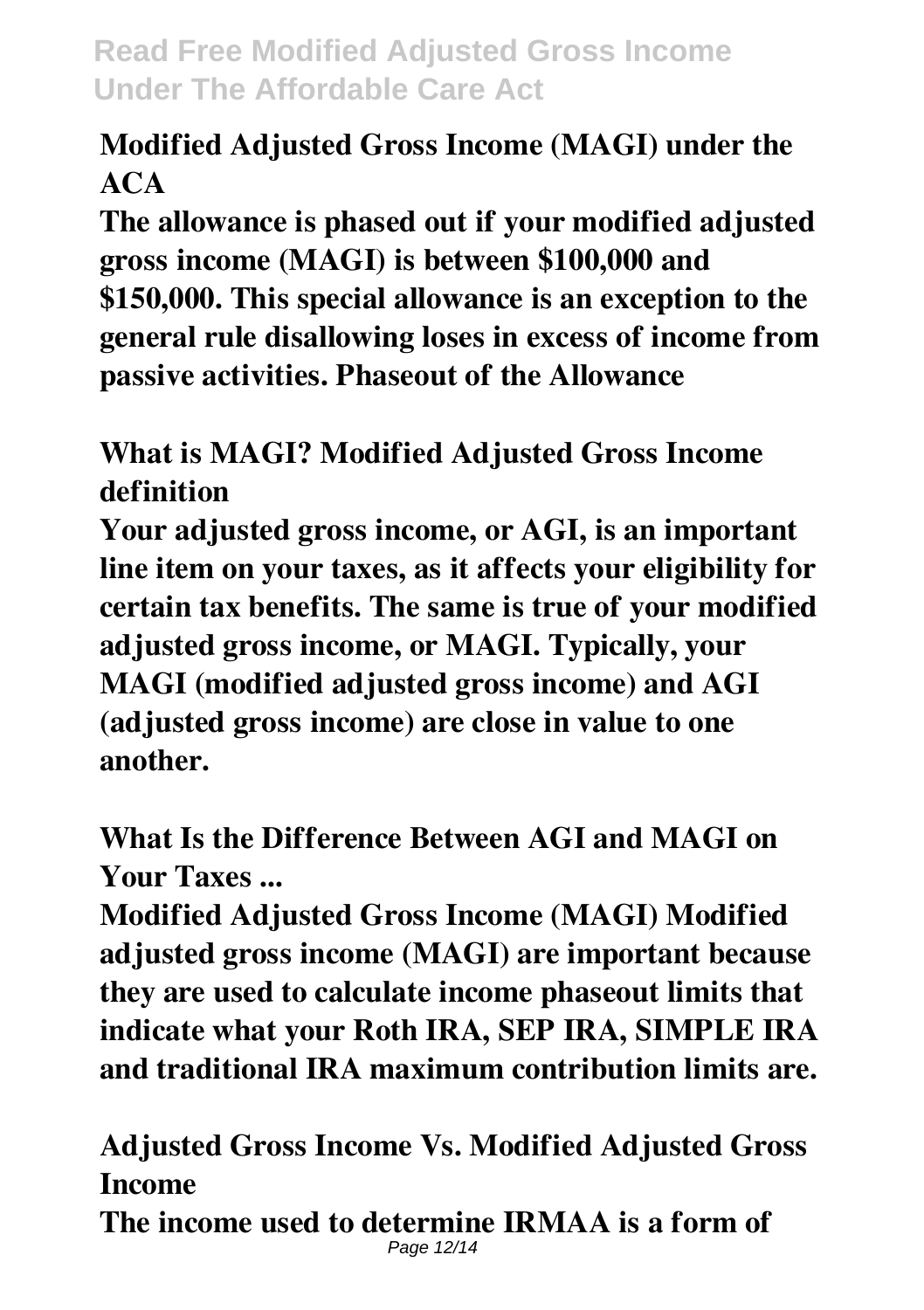**Modified Adjusted Gross Income (MAGI), but it's specific to Medicare. The Modified Adjusted Gross Income is different from your Adjusted Gross Income, because some people have additional income sources that have to be added to their AGI in order to determine their IRMAA-specific MAGI.**

**What is the income-related monthly adjusted amount (IRMAA ...**

**The Marketplace uses an income number called modified adjusted gross income (MAGI) to determine eligibility for savings. It's not a line on your tax return. See what's included in MAGI and how to estimate it. The chart below shows common types of income and whether they count as part of MAGI.**

**What's included as income| HealthCare.gov Modified Adjusted Gross Income (MAGI) is the sum of: the beneficiary's adjusted gross income (AGI) (found on line 8b of the Internal Revenue Service (IRS) tax filing form 1040), plus**

**SSA - POMS: HI 01101.010 - Modified Adjusted Gross Income ...**

**Health Reform in Translation MAGI (Modified Adjusted Gross Income) is a meth- odology created under the Affordable Care Act (ACA) to determine financial eligibility for Medi-Cal as well as for premium tax credits and cost-sharing assistance** Page 13/14